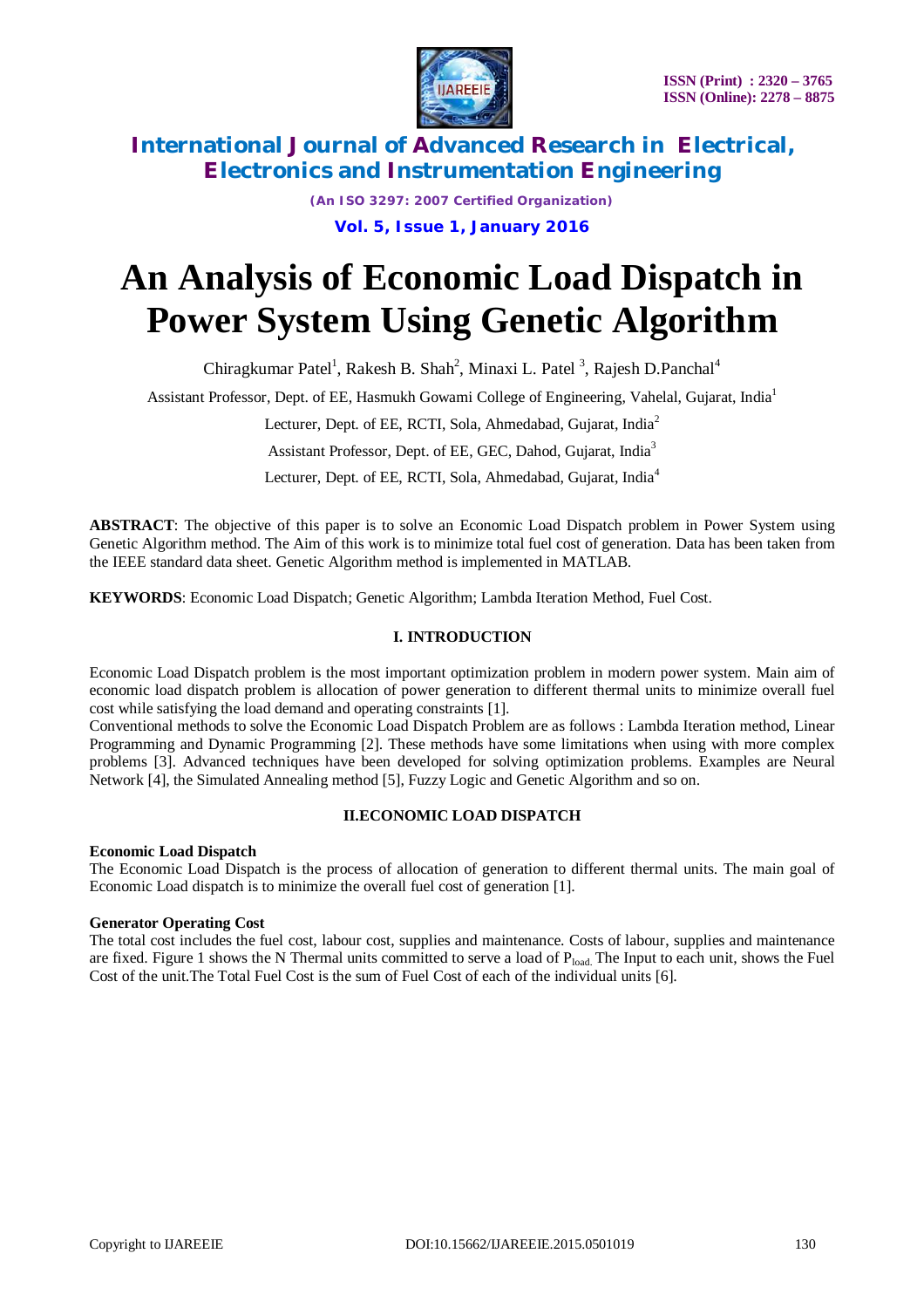

*(An ISO 3297: 2007 Certified Organization)*

# **Vol. 5, Issue 1, January 2016**



Fig.1. N Thermal units committed to serve a load of Pload

Figure 1 shows the N Thermal units committed to serve a load of  $P_{load}$ .

## **III.PROBLEM FORMULATION**

## **Objective function**

Fuel cost function is expressed as a quadratic function. The total fuel cost is given by

$$
F(P_{gi}) = a_i P_{gi} * 2 + b_i P_{gi} + c_i Rs/hr, i = 1, 2, 3, \dots n \tag{1}
$$

Where  $a_i$ ,  $b_i$ ,  $c_i$  are cost coefficients for ith unit.  $F_i(P_{gi})$  is the total fuel cost of generation.  $P_{gi}$  is the generation of ith unit [1].

## **Power balance constraint**

Power generated should be same as the total load demand  $P_D$  (in MW).

$$
P_{D} = \sum_{i=1}^{n} Pgi
$$
 (2)

The transmission and generator losses have been neglected [1].

#### **Generation limits constraint**

The output power of each generating unit has a upper and lower bound so that it is lies between these limits.  $P_{gi}min \leq P_{gi}max$  (3)

Where  $P_{\text{g}}$  min and  $P_{\text{g}}$  max are minimum and maximum load demand of generator i, respectively [1].

## **IV.GENETIC ALGORITHM**

The Fundamentals of Genetic Algorithm were first propped by Holland [7]. A Genetic Algorithm is a search technique used in solving to find exact or approximate solutions to optimization and search problems. Genetic Algorithm is a part of Evolutionary Algorithm.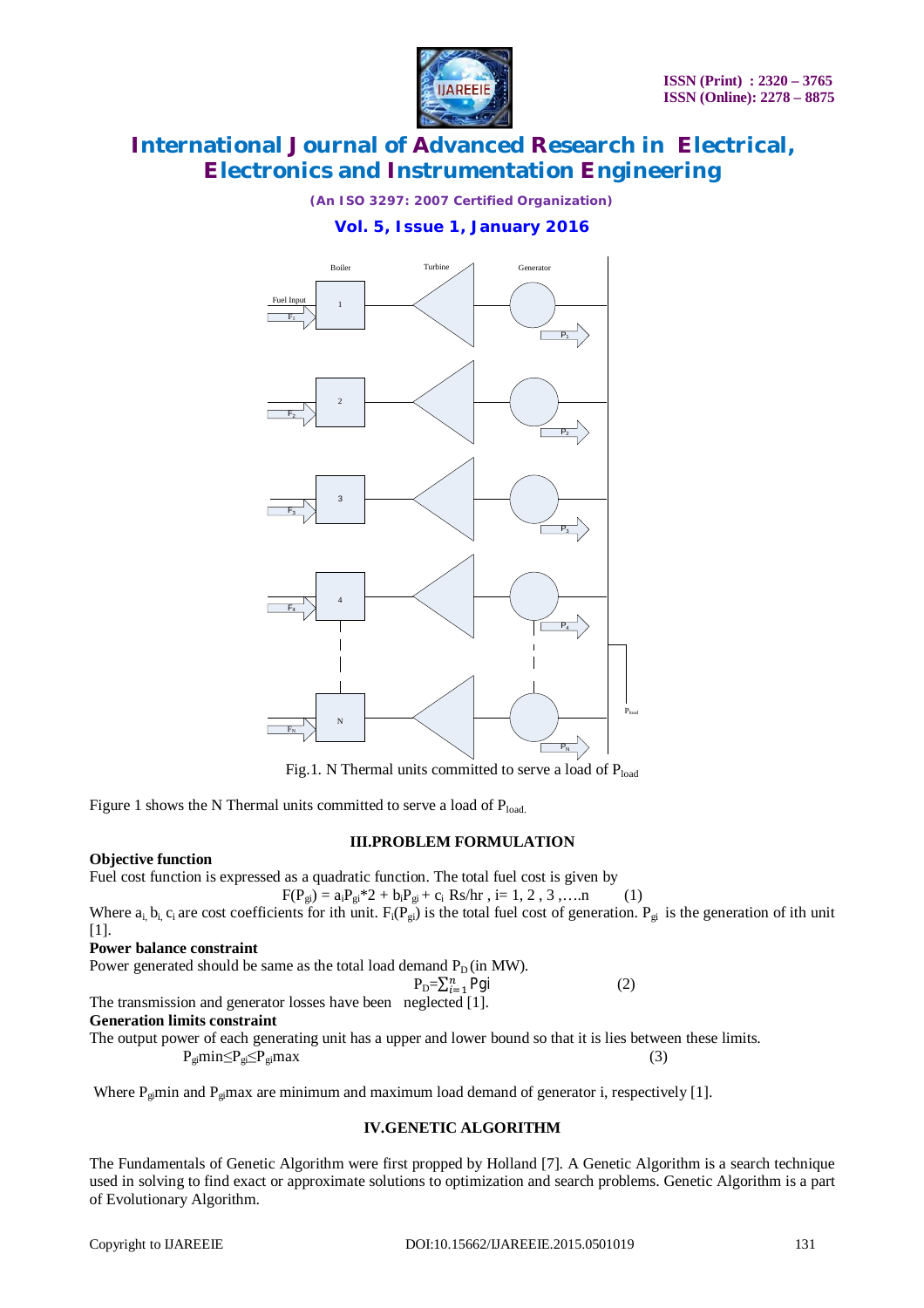

*(An ISO 3297: 2007 Certified Organization)*

# **Vol. 5, Issue 1, January 2016**

## **Flow Chart of Genetic Algorithm**



Figure 2 shows the Flow Chart of Genetic Algorithm.

## **Algorithm for ELD using GA**

1. Read data namely coefficients  $a_i, b_i, c_i$ , population size, power demand and  $P_{min}$  and  $P_{max}$ .

2. Create the initial population randomly size of N.

3. Check the constraints, evaluate fitness function and store the total cost of generation and related variables.

4. Apply Genetic Operators.

5. Check Converse, if abs(conv)>gap then GA cannot find solution. if abs(conv)<gap then Genetic Algorithm will give solution.

## **V. RESULT AND DISCUSSION**

The Economic Load Dispatch problem was solved using Lambda Iteration Method and Genetic Algorithm. The programs are implemented in MATLAB 7.12.0. The performance is evaluated without considering losses using 3 generator and 6 generator test system. The power demand is considered to be 850MW and 1260MW respectively. The coefficients of fuel cost and maximum and minimum power limits are given in Table I and Table II respectively. Table III shows the comparing results of Lambda Iteration Method and Genetic Algorithm for 3 generators. Table IV shows the comparing results of Lambda Iteration Method and Genetic Algorithm for 6 generators.

| Unit | ai       | b,   | $c_i$ | $P_i$ min | $P_i$ max |
|------|----------|------|-------|-----------|-----------|
| No.  |          |      |       | (MW)      | (MW)      |
|      | 0.001562 | 7.92 | 561   | 150       | 600       |
|      | 0.00194  | 7.85 | 310   | 100       | 400       |
|      | 0.00482  | '.97 | 78    | 50        | 200       |

**TABLE I.** FUEL COST COEFFICIENTS FOR 3 GENERATOR SYSTEM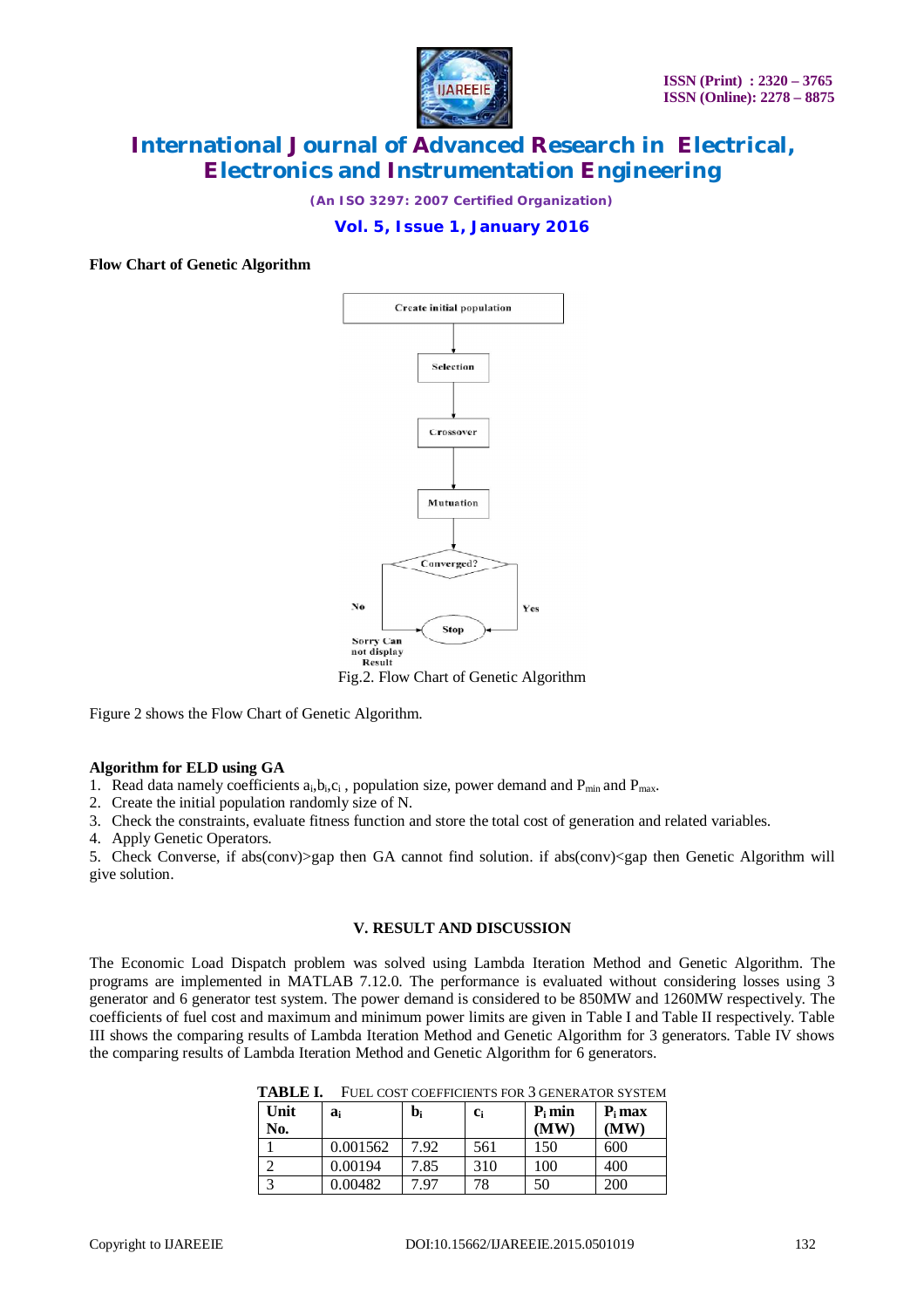

*(An ISO 3297: 2007 Certified Organization)*

# **Vol. 5, Issue 1, January 2016**

# **TABLE II.** FUEL COST COEFFICIENTS FOR 6 GENERATOR SYSTEM

**TABLE III.** 

| <b>Generator</b> | a.     | $\mathbf{b}_{\mathbf{i}}$ | $c_i$ | $P_i$ min | $P_i$ max |
|------------------|--------|---------------------------|-------|-----------|-----------|
| No.              |        |                           |       | (MW)      | (MW)      |
|                  | 0.0070 | 7.0                       | 240   | 100       | 500       |
| $\overline{c}$   | 0.0095 | 10.0                      | 200   | 50        | 200       |
| 3                | 0.0090 | 8.5                       | 220   | 80        | 300       |
| 4                | 0.0090 | 11.0                      | 200   | 50        | 150       |
| 5                | 0.0080 | 10.5                      | 220   | 50        | 200       |
| 6                | 0.0075 | 12.0                      | 190   | 50        | 120       |

**TABLE IV.** COMPARISON OF LAMBDA ITERATION METHOD AND GENETIC ALGORITHM FOR 3 **GENERATORS** 

|                         | <b>Generation P (MW)</b>                             |                                                    | Fuel Cost F(Rs./hr)                                         |                                                    |  |
|-------------------------|------------------------------------------------------|----------------------------------------------------|-------------------------------------------------------------|----------------------------------------------------|--|
| <b>Generator</b><br>No. | Using<br>Lambda<br><b>Iteration</b><br><b>Method</b> | <b>Using</b><br><b>Genetic</b><br><b>Algorithm</b> | <b>Using</b><br>Lambda<br><b>Iteration</b><br><b>Method</b> | <b>Using</b><br><b>Genetic</b><br><b>Algorithm</b> |  |
|                         | 300.00                                               | 394.2443                                           | 3074.00                                                     | 3926.1946                                          |  |
| $\overline{2}$          | 295.00                                               | 342.8098                                           | 2795.00                                                     | 3229.043                                           |  |
| 3                       | 254.00                                               | 112.9449                                           | 2419.00                                                     | 1039.6571                                          |  |
| <b>Total</b>            | 849.00                                               | 849.999                                            | 8288.00                                                     | 8194.8947                                          |  |

**TABLE V.** COMPARISON OF LAMBDA ITERATION METHOD AND GENETIC ALGORITHM FOR 6 **GENERATORS** 

|                      | <b>Generation P (MW)</b> |                      | Fuel Cost F(Rs./hr)     |                      |
|----------------------|--------------------------|----------------------|-------------------------|----------------------|
|                      | <b>Using Lambda</b>      | <b>Using Genetic</b> | <b>Using Lambda</b>     | <b>Using Genetic</b> |
| <b>Generator No.</b> | <b>Iteration Method</b>  | Algorithm            | <b>Iteration Method</b> | Algorithm            |
|                      | 260.00                   | 445.814              | 2529.00                 | 4751.9484            |
|                      | 200.00                   | 170.3327             | 2579.00                 | 2178.9521            |
| 3                    | 221.00                   | 263.8572             | 2539.00                 | 3089.3712            |
|                      | 191.00                   | 123.912              | 2631.00                 | 1701.2194            |
|                      | 201.00                   | 169.2272             | 2655.00                 | 2225.988             |
| 6                    | 186.00                   | 86.8563              | 2687.00                 | 1288.8551            |
| <b>Total</b>         | 1259.00                  | 1259.9992            | 15620.00                | 15236.3342           |



FIG.3 COMPARISON OF TOTAL GENERATION FOR 3 GENERATORS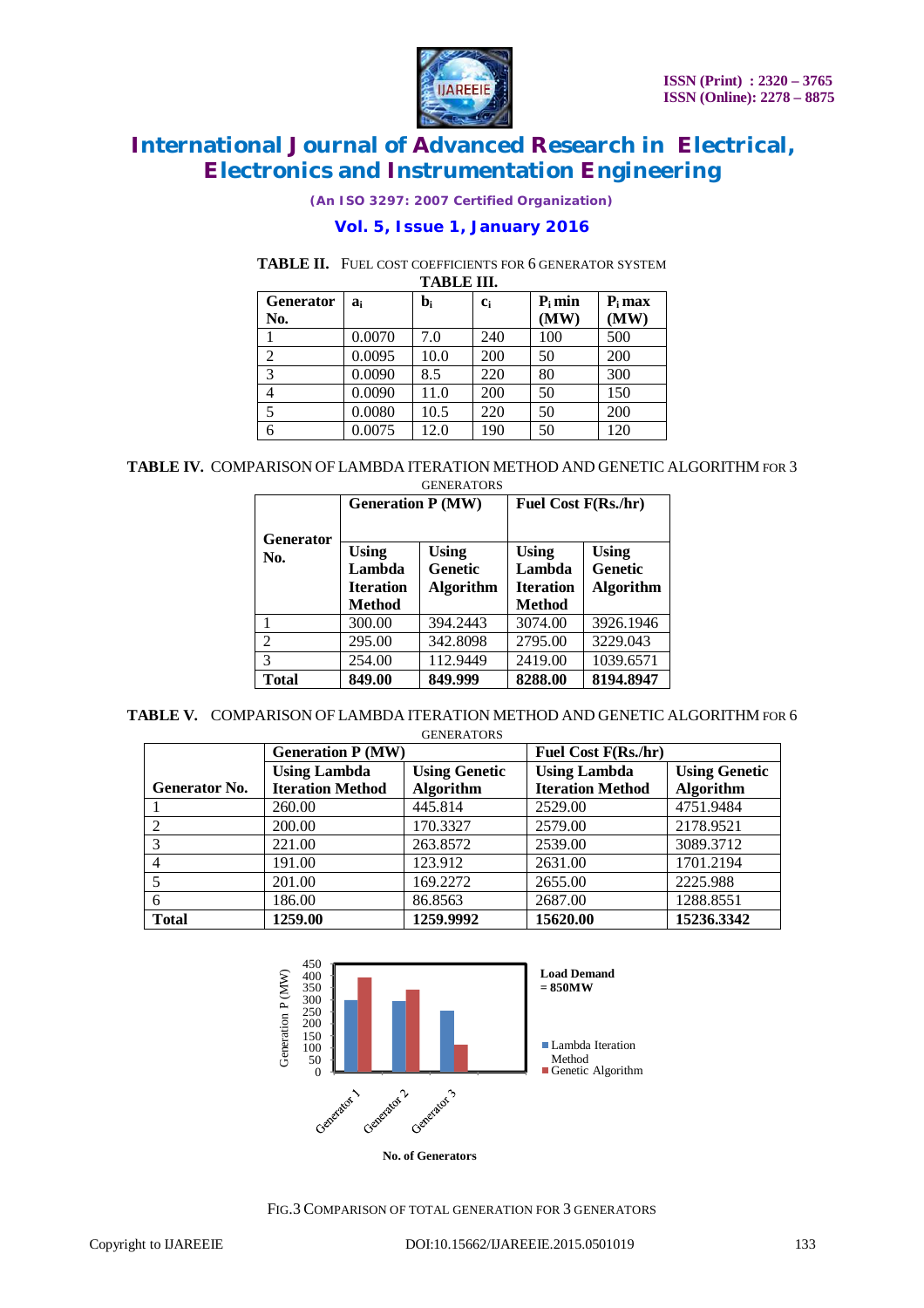

*(An ISO 3297: 2007 Certified Organization)*

# **Vol. 5, Issue 1, January 2016**

FIGURE 3 SHOWS THE COMPARISON OF TOTAL GENERATION FOR 3 GENERATORS.



Fig.4 Comparison of total fuel cost for 3 generators

FIGURE 4 SHOWS THE COMPARISON OF TOTAL FUEL COST FOR 3 GENERATORS.



Figure 5 shows the comparison of total generation for 6 generators.



Fig.6 Comparison of total fuel cost for 6 generators